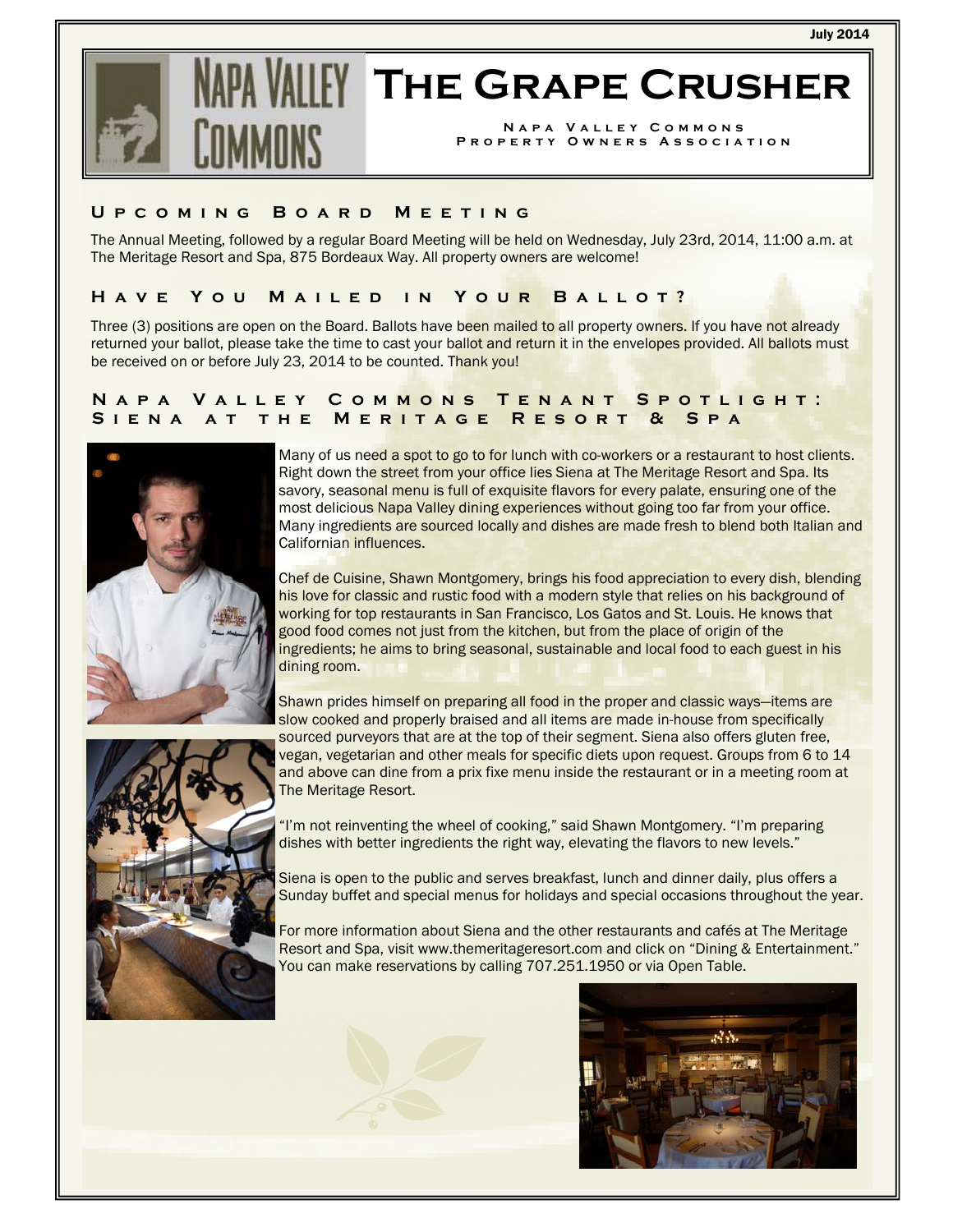# **Napa Valley Commons Tenant Spotlight: Bergin Glass Impressions**



The Napa Valley has made its mark and built an amazing reputation as a premier wine producing region, but what many do not realize is that only 4% of California's total wine production and four-tenths of 1% of the world's wine comes from within the Napa Valley. With that in mind, it is incredible to believe that there are more than 450 wineries producing Napa Valley wine under even more brands and labels than ever. How does a winery differentiate their brand when there are so many coming from such a small region?

Bergin Glass Impressions ("Bergin") knows the answer to that question and has been providing wineries with beautiful wine bottles painted and etched by hand to help wineries differentiate themselves and make consumers appreciate not only the wine inside the bottle but also the artwork on the outside of the bottle.

In 1989, Mike Bergin was ready to try something new and decided to move back

to his hometown of Napa and start a new business after a previous career as a corporate banker in San Francisco. Originally,

Bergin started Bergin Glass Impressions with one other employee and since then it has grown to 13 employees and is now the largest hand painting and etching studio in California with 8 painters and 4 etchers.

Southern Napa and the Napa Valley Commons has been home to Bergin for quite some time and has really seen the growth of Bergin. Originally located along Kaiser Road, Bergin needed a bigger space with the growth of their screen printing business. In 2006, Bergin took 24,000 square feet in the newly developed "The Vines" within the Napa Valley Commons and then expanded even further, taking an additional 16,000 square feet next door.

The screen printing portion of the business has really expanded and now accounts for 90% of the business. Bergin is currently running two ten-hour shifts daily, five days a week, printing about 60,000 bottles a day. Screen printing is a unique trade—the most difficult surface to print on is glass and the most difficult



shape to print on is a cylinder, both of which perfectly describe a wine bottle. As a result, Bergin is constantly training employees and working to master the equipment and the art that goes into these beautiful bottles.

Bergin prides itself on not only providing the most beautiful wine bottles but also having amazing employees and



customer service which has been a major contributor to Bergin's success and growth over the last 25 years. Fortunately for many Napa locals, you can find Bergin's beautiful handiwork on the bottles of many local Napa wineries.

The next time that you pick up a screen printed or etched bottle at a winery, pause for a moment and appreciate it.

For more information about Bergin Glass Impressions, visit their website at www.berginglass.com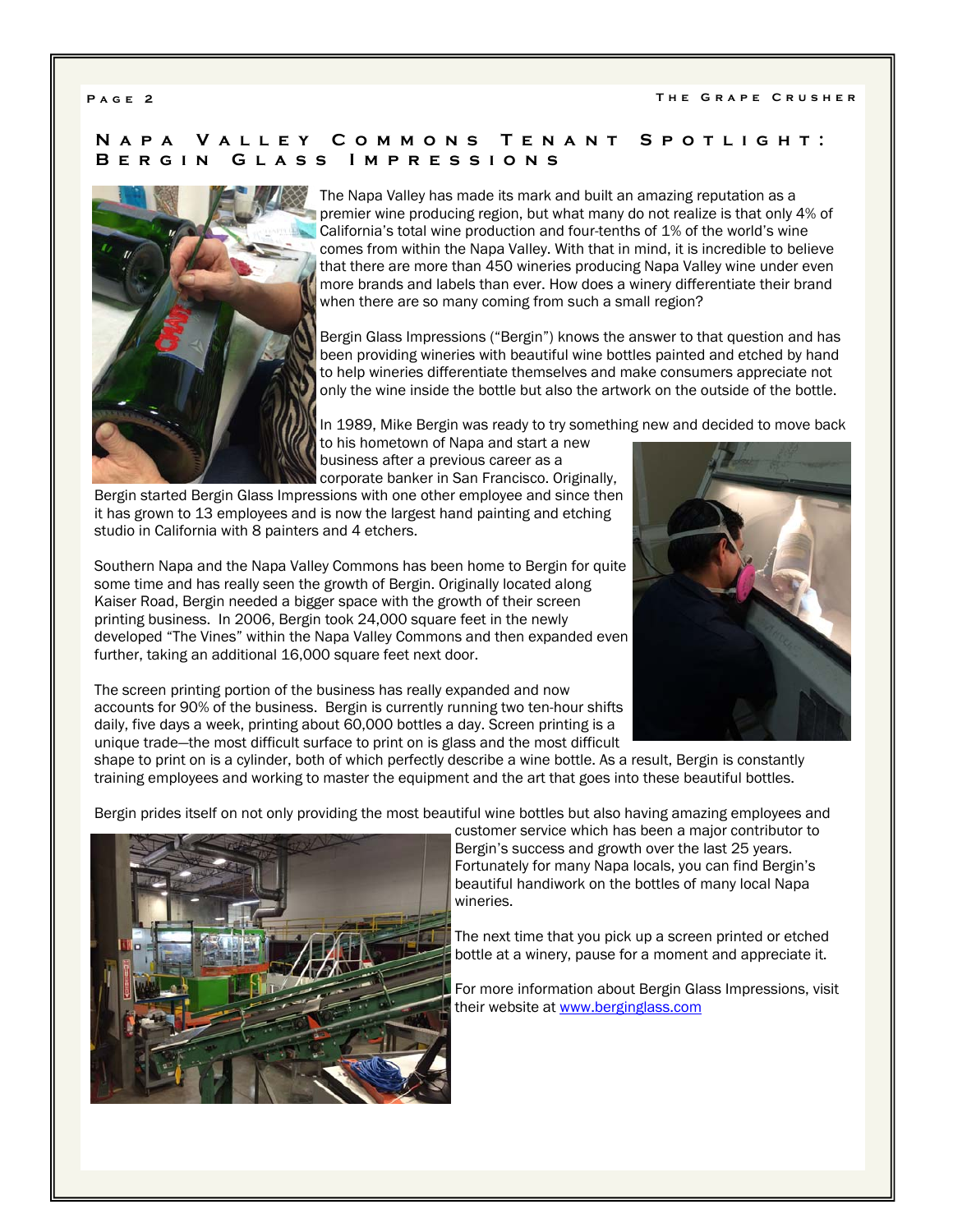# **Technology Survey of Napa Valley Commons Completed**

The technology infrastructure at Napa Valley Commons is very important to the success of all businesses in the Park. With a view to understanding and improving the technology infrastructure at Napa Valley Commons, the Board of Directors of the Napa Valley Commons Property Owners Association contracted Mitchcraft (a professional consultant) to evaluate both the cell phone signal strength (by carrier) and internet bandwidth options at Napa Valley Commons. In June, Mitchcraft conducted a survey of cellular signals throughout the Napa Valley Commons property. The survey is complete and will be discussed at the July Board Meeting.

# **Napa Valley Commons Street Lighting Conversion Planned**

There are 54 street lights at Napa Valley Commons. With the assistance and support of the City of Napa, the Board has approved converting the 54 street lights to LED lighting. The new lights will use much less energy than the current lights. The work will be completed in 2014.

# **Are Your Signs In Compliance With the New Program?**

In 2010, the City of Napa approved a new Master Sign Program for Napa Valley Commons. The new master sign program provides comprehensive guidelines for all signs in Napa Valley Commons. You may have noticed that some of the property owners have already replaced signage, working in conjunction with the City of Napa to ensure that all replacement signage is in compliance with the new Association guidelines. A copy of the new signage guidelines is posted at www.napavalleycommons.com. The Board of Directors of the Napa Valley Commons Property Owners Association (POA) commissioned a comprehensive report that documents all non-compliant signage within the Park. At the April Board Meeting, the Board of Directors approved a two year timeframe to work with all property owners to bring all non-compliant property/building signage into compliance. If your property signs are not in compliance, you will have received your 2nd written notification from the POA.

### Where can I find a copy of the Napa Valley Commons Master Sign Program?

A PDF copy of the Master Sign Program is located in the document library of the Napa Valley Commons website www.napavalleycommons.com. Alternatively, you can call Dawn Friesen with Advanced Property Management by phone at 866-946-0800 ext. 89 or by email at dawn@advancedmgmt.com.

### Do I need approval to change my signage?

Yes. The Board of Directors of the Napa Valley Commons Property Owners Association (POA) must approve proposed signage before work can commence. The first step in the process is to submit a Request for Architectural, Signage or Landscape Change Certificate and Agreement (form is available at www.napavalleycommons.com). Once a complete application and check are received by Advanced Property Management, the Association's signage consultant will review your application for compliance with the Master Sign Program. When the signage consultant's review is complete, the Board of Directors of the POA will review your application for approval. Once you receive written approval from the POA, work can commence by your signage contractor.

### Experienced Napa Valley Commons Signage Contractors

The following vendors are capable of providing both design and installation services should you or your tenant wish to pursue the installation of additional appropriate signage in accordance with the Napa Valley Commons Master Sign Program:

Martin Kindred **Principal** G N U Group 3445 Mt. Diablo Boulevard Lafayette, CA 94549 925-444-2026 - D 415-314-5816 - C 925-444-2020 - O

Michelle Luporini Project Team Coordinator JSJ Electrical Display Corporation 167 Grobric Court Fairfield, CA 94534 Phone 707-747-5595 Fax 707-747-5599 www.jsjdisplay.com

Rochelle Zatkin Architectural Signs & Associates 918 Enterprise Way, Ste. A Napa, CA 94558 Tel 707-258-0771 Fax 707-258-0781 www.asagraphics.com